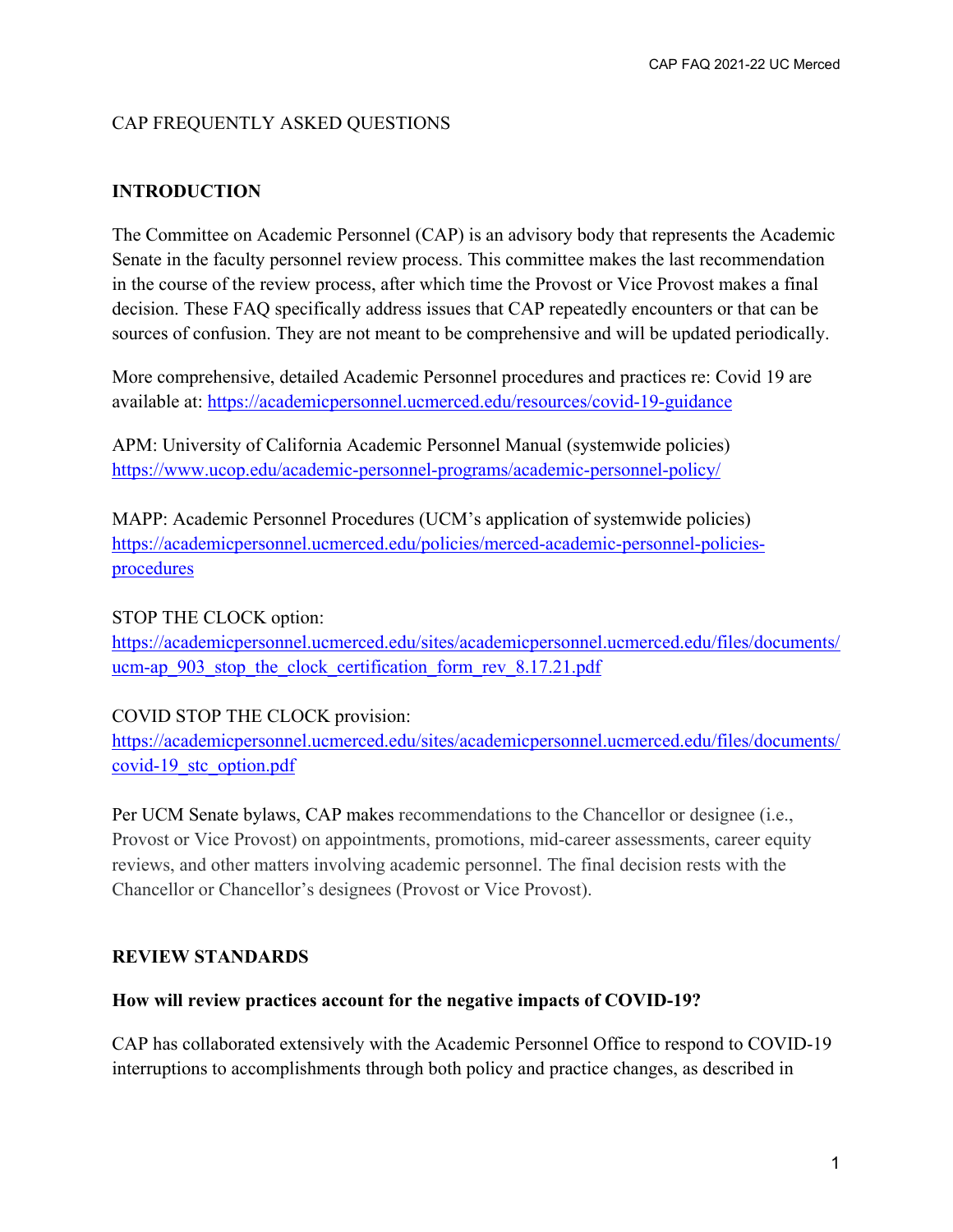documents on the COVID-19 web page referenced above. The most up-to-date information is listed on this page.<https://academicpersonnel.ucmerced.edu/resources/covid-19-guidance>

### **What are the criteria for acceleration?**

The criteria for a full-step acceleration must be outstanding or extraordinary accomplishments in research, the primary area of review, and a secondary area of review, and clearly excellent work otherwise. For the Professor series, this means high impact, very high quality, transformative research or creative activities beyond the specific disciplinary norms in the period of review, along with noteworthy excellence in teaching and/or service, and no substandard work in any area. A strong research record in number of articles, grants, or books alone, for instance, without significant quality or impact, or with merely adequate teaching and mentoring, or with substandard service should not be considered a strong case for acceleration. Note that for the Professor of Teaching series, any acceleration will be considered only if there are superlative teaching contributions, far above assigned standards, as well as outstanding scholarly productivity or service. As is the case on any UC campus, accelerations are denied more often than granted. Accelerations within the Full Professor series, especially to Above Scale or to/over Step 6) will require particularly high expectations.

CAP will also carefully consider excellence in contributions related to diversity and broad impacts of inclusivity as a criterion for acceleration if all other areas of review are strong. CAP encourages candidates to include their work in inclusive excellence and diversity, where appropriate within their self-statement, and expects to see such contributions highlighted in documents from lower levels of review. CAP expects to see a clear articulation of the work faculty do to promote student and faculty diversity and inclusivity and wants to see evidence of work with broader impacts within the campus community and for society.

## **What are the standards for receiving an Above Scale merit?**

As the highest merit in the review process, Above Scale (Distinguished Professor) merits have a higher standard than a typical merit, but do not require the same exceptional work as Advancement to Above Scale career reviews. Generally, CAP requires evidence of continued significant research output and impact, very good teaching, and ongoing professional and campus service. An Above Scale Merit before the normal four-year review period requires a particularly exceptional file and is rare. See APM 220-18 (b. (4)).

## **What are the standards for a Satisfactory Mandatory Five-Year (Quinquennial) Review?**

Professor Step 5 and above are indefinite steps – faculty can remain in good standing without proceeding further through the step system. However, APM 200 requires that "every faculty member shall be reviewed at least every five years." In lieu of recommending a merit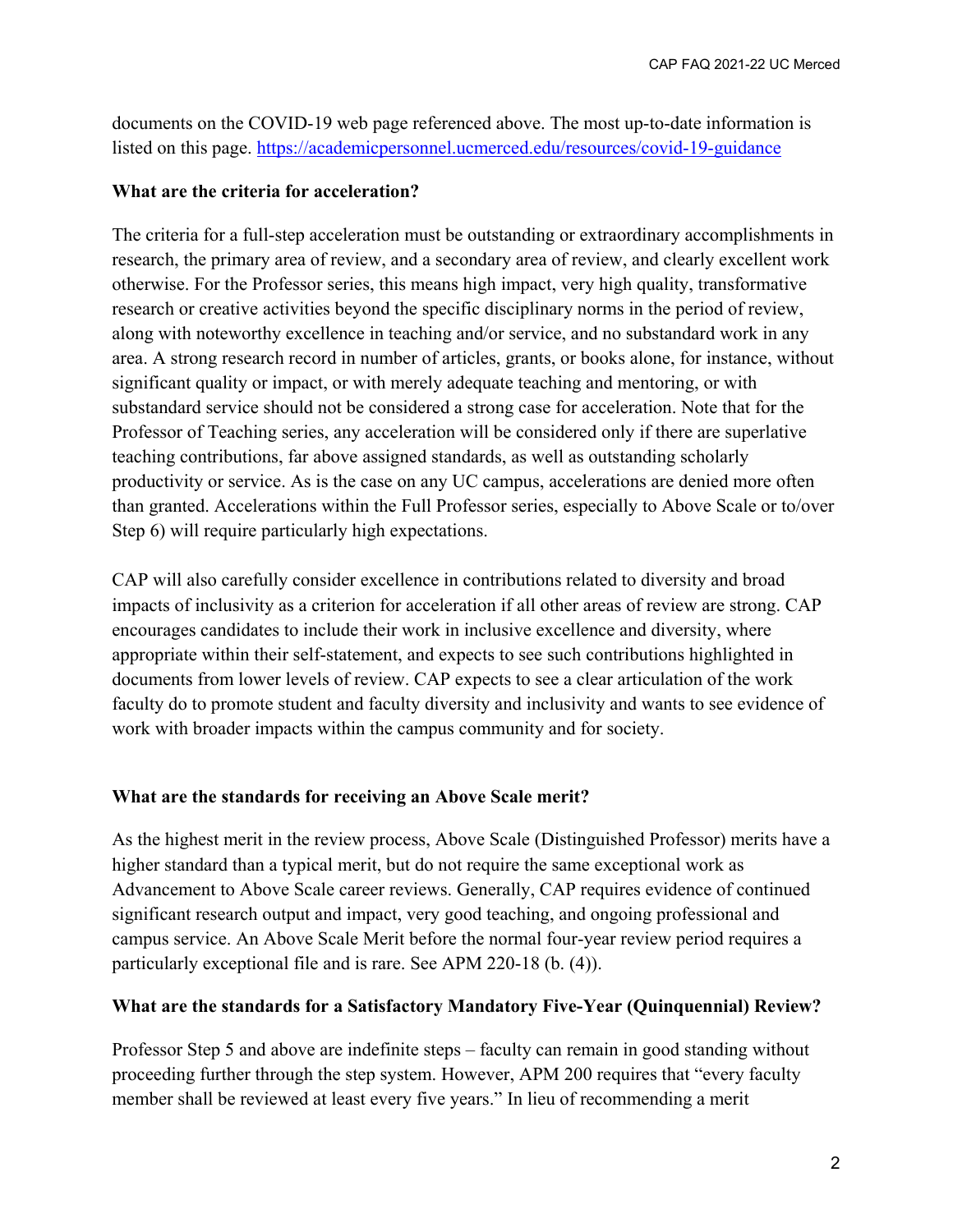advancement at the five-year point, this review can result in a recommendation of either Satisfactory or Unsatisfactory.

To be deemed Satisfactory at an indefinite step, CAP expects to see evidence of contributions in both teaching and research (with effort depending on the faculty member's primary area of emphasis), as well as evidence of meaningful service to the university. Faculty who are doing little to no significant work in one or more categories of review (research, teaching, service) are likely to be judged Unsatisfactory. Faculty who are negatively contributing to the university through substandard teaching or service might also be judged Unsatisfactory, even if they are producing meritorious research.

## **How does CAP view Equity, Diversity & Inclusion (EDI) statements?**

CAP values impactful EDI work as a positive contribution to research/creative activity, teaching, and service activities. This could include anti-racist, anti-sexist, or anti-white supremacy efforts; activities that directly work to increase inclusion and success of underrepresented students, staff, or faculty; or the work on programs, policies, or practices that challenge structural inequities. Such work should always be listed in the Bio-bib and highlighted in the self-statement, either within the categories of research, teaching, and service or as a separate section. Descriptions of contributions to EDI should explain and contextualize the substantive nature of the work.

CAP finds EDI statements as less compelling or valuable when they do not involve substantial, proactive work, for instance, teaching a course that happens to have a number of underrepresented students. Interacting with traditionally underrepresented people on a majority minority campus in the course of fulfilling one's duties is generally not evidence of proactive EDI work. For example, statements such as "I wrote a recommendation letter for a woman," "many minorities take my classes," or "I provide clinical care to Asian Americans" do not display convincing efforts at diversity, equity, or inclusive excellence. Likewise, CAP discourages listing the names of under-represented students and postdocs, for instance in one's lab, as evidence of a faculty member's own accomplishments. Faculty should be cautious not to include personal details of others (family or medical history, personal struggles, etc.) in their statements.

In contrast, descriptions of specific activities designed to increase equity, be more inclusive, or explicitly work towards the success of underrepresented community members make for effective statements. EDI statements in review files should reflect efforts and accomplishments rather than personal beliefs or life histories.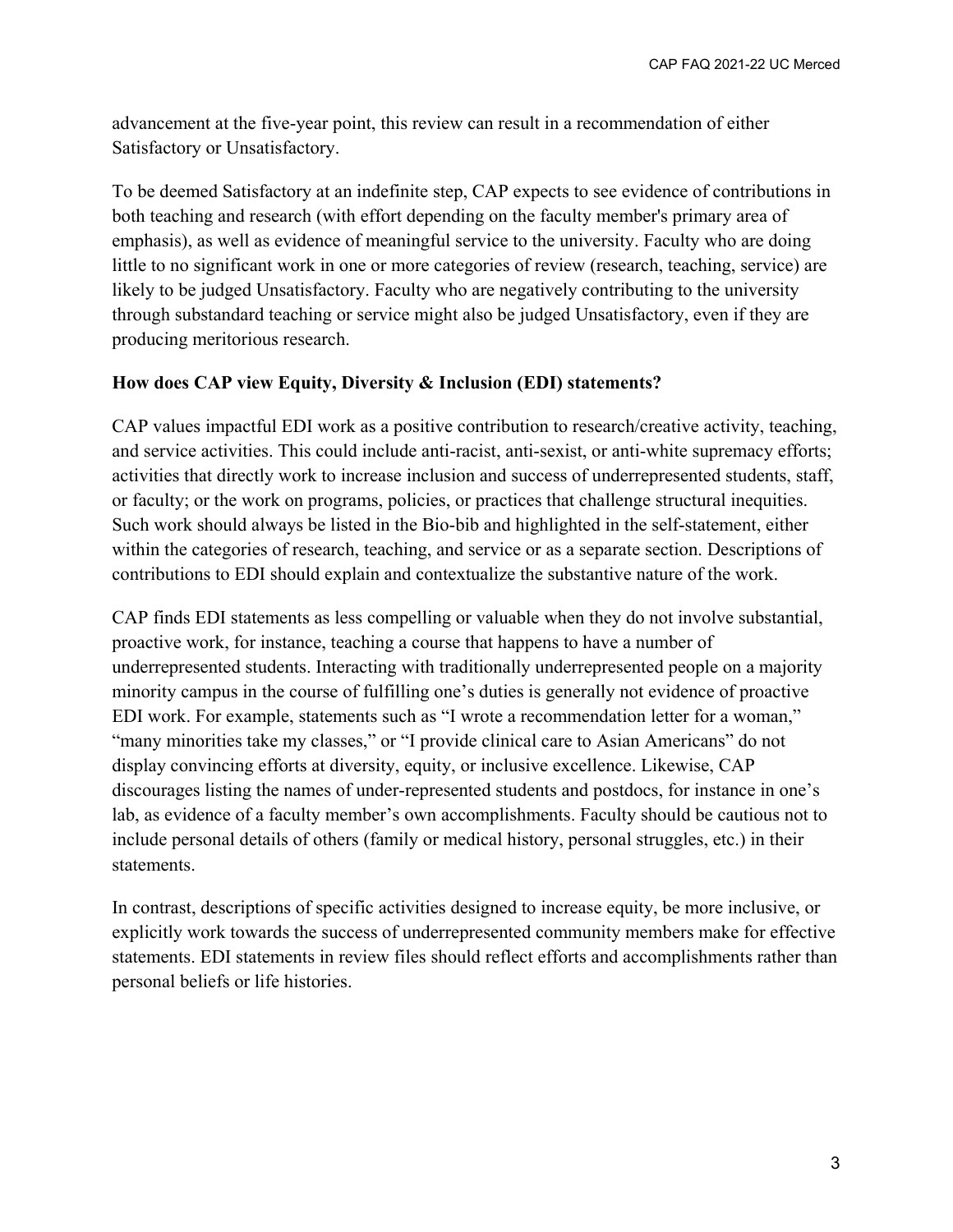### **RESEARCH**

# **UCM has many truly exceptional researchers. Why shouldn't they be rewarded for their research accomplishments, rather than being expected to also do significant teaching and service? Isn't this a poor use of their time?**

Research is the primary area of review in the Professor and corresponding series. However, UCM is a research university, not a research institute. As such, faculty have responsibilities beyond their research, and the university expects a balance of contributions to teaching and service as well as research. Consistent with APM 210, 220, and 285 policy, CAP's view generally is that we review faculty on three required areas: research, teaching, and service.

### **When can work in progress be submitted?**

Including a work in progress in the case review file is primarily aimed at faculty in book disciplines as a way to recognize that completing a book manuscript often takes far longer than a single review period. Accordingly, faculty can submit completed chapter(s) from a monograph for a merit review, with the understanding that these chapters, when the book is published, cannot count in a second merit review. In a rank review (for promotion or advancement), all previous materials, including completed parts of larger works submitted for merits at that rank, will be considered. CAP encourages faculty to carefully report when and how they would like published work to be counted.

## **How does CAP view grants and outside funding? Can it replace publications as a form of research?**

The awarding of a grant is not itself sufficient for advancement; rather, CAP generally considers a grant to be a promise of future productivity and an indicator of the potential impact of research, especially if the grant is highly competitive. It is an important part of many faculty's research productivity. Still, receiving a grant is not in and of itself sufficient for advancement. Peerreviewed national grants such as NIH, NSF, NEH, DoD, CEC, Guggenheim, ACLS, Rockefeller, etc., are considered strong indicators of research excellence. In some scientific fields, grant funding or renewal of funding greatly enhances a tenure case or advancement at higher levels, but is not a substitute for peer-reviewed publications, especially for faculty at higher ranks. A lack of funding in a discipline that typically requires grant support for doing research may raise questions about the research effort and quality, as well as the stature of the individual in their field of study.

## **How do you evaluate the professional/creative activity requirement for Professors of Teaching? Do Teaching Professors have to do research/creative work? Does it have to be in**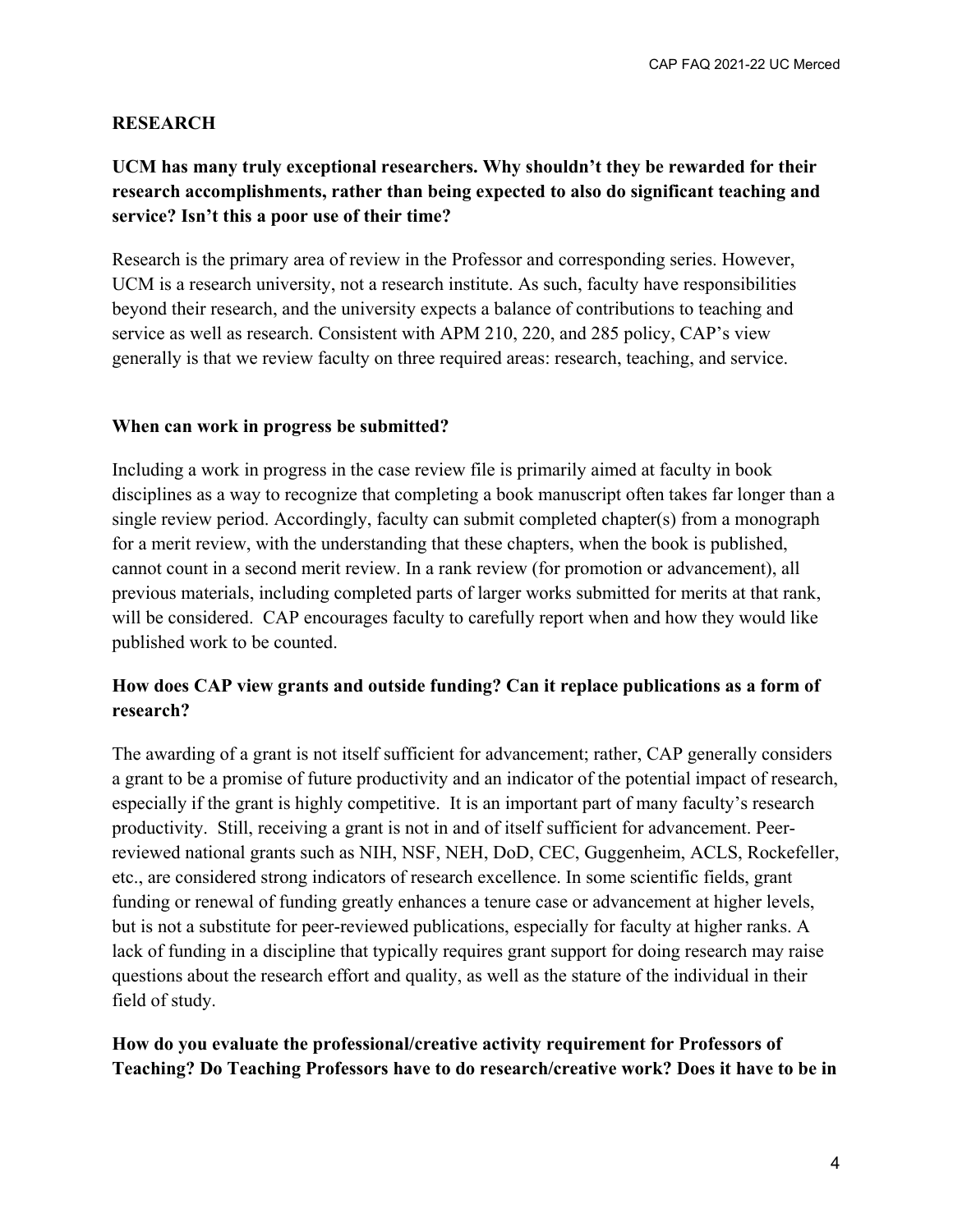# **pedagogy? Are there standards for the published research for the Professors of Teaching series?**

Teaching Professors are expected to produce recognizable work in their area of expertise, such as creative activities, scholarship, professional activities/accomplishments, etc. Like all faculty, Professors of Teaching may choose to do basic, applied, pedagogical, or any other generally accepted form of research in their field (APM 285 9a).

Teaching Professors are not required to engage only in research related to pedagogy per se. Published work within their area of technical specialty is acceptable as well. Scholarly activity in the form of a publication is expected for faculty in the Teaching Professor series (as indicated in APM 210). Quality and impact of the work are important, more than quantity. This said, CAP recognizes that faculty in this series focus primarily on teaching, and thus, have less time to devote to such activities, so our expectations are adjusted accordingly.

# **Are external letters necessary when an Assistant Teaching Professor goes up for tenure, and should those letters focus on classroom teaching or published research on teaching?**

External letters are required for all promotion files. Ideally, the letter writers should address all aspects of the file, including classroom teaching, contributions to pedagogy, published research, and professional service. Teaching-related activities and performance are the most important areas for the letters to focus on, but CAP also relies on letter writers' evaluation of the scholarly activity and service.

Particularly for tenure cases, the best practice is to solicit letters from tenured faculty who are also in the Professor of Teaching series at other UCs, or in similar positions elsewhere. CAP understands that this is a relatively small group of individuals to choose from so letters from tenured faculty in the Professor series may be necessary. In either case, be sure that the solicitation is clear about UCM's expectations for Professors of Teaching faculty, as explained in APM 210.

# **TEACHING**

# **How do I write an effective Teaching Self Statement?**

CAP encourages faculty to carefully describe how they generate effective learning outcomes and others successes in the classroom. CAP recognizes that some teaching techniques may not lead to clear-cut results. The reflective teaching statement should describe both a candidate's successes and where things may not have gone as well as hoped. CAP appreciates teaching statements that directly address negative comments that may have been received during the review period. A description of improvements the faculty member seeks to employ for future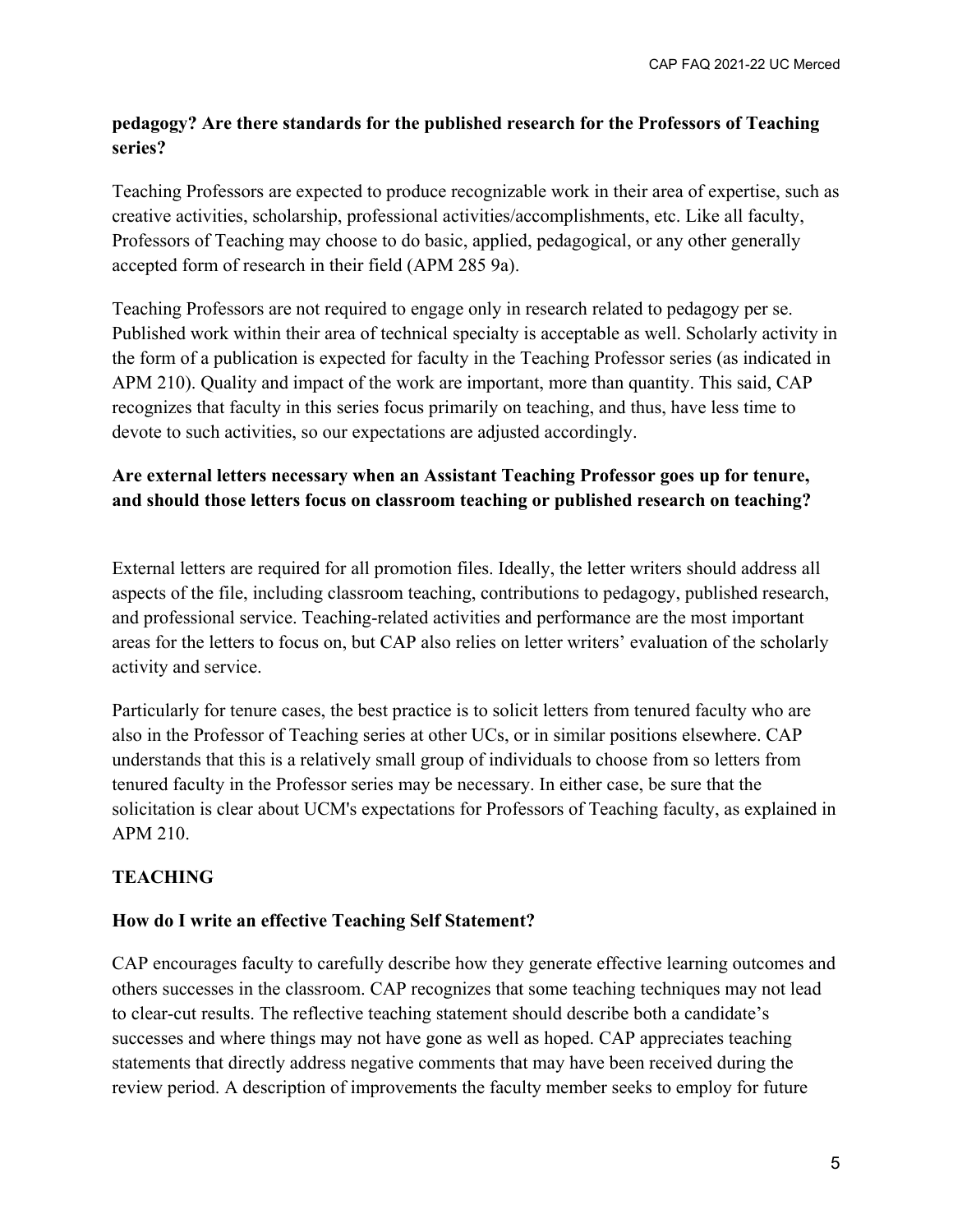classes is helpful, but evidence of on-going improvements and engagement with student feedback is given more weight than possible future efforts.

### **How worried should I be about a negative set of teaching evaluations?**

CAP members understand that classes sometimes do not go as planned, whether because of individual circumstances or failed attempts at new pedagogies. It can be helpful if faculty address such issues in their reflective teaching sections. Generally, blaming students' lack of preparation or behavior is not seen as an effective strategy. Explaining how you might change your pedagogy to teach the students you have, or seeking additional resources to improve your teaching (e.g., assistance from CETL, professional workshops), is more persuasive. Most persuasive is demonstrating improvement in teaching practices over time.

## **How does CAP use teaching evaluations when extensive research shows their biases?**

In assessing teaching, CAP takes a holistic viewpoint of the teaching evaluations, considering them alongside discussion of teaching in the self-statement and other materials, such as peer reviews. In its discussions of teaching, CAP routinely discusses research on biases and best practices, and are generally skeptical of self-selected positive or negative student comments.

CAP pays more attention to students' comments than numeric values when assessing course evaluations, especially when there are recurrent comments (e.g., "disorganized" "never gives feedback", "always late", "intimidating", "best class I ever had", "very clear lectures", "inspires me), rather than numerical evaluation scores.

In addition, CAP considers response rates and values faculty efforts to encourage students to fill out evaluations.

### **Is a lack of graduate teaching and mentoring necessarily seen as unsatisfactory?**

CAP members recognize that graduate student teaching and mentoring expectations can vary across campus, across disciplines, and across the career. Generally, CAP looks for teaching contributions to both undergraduate and graduate students. For instance, in some disciplines, graduate mentoring is an expected, integral part of research productivity, while in others, graduate students work autonomously. CAP also knows that some departments do not have graduate programs or have small graduate programs in which only some faculty will have the opportunity to work with graduate students. On the other hand, faculty in fields with graduate mentoring and funding expectations who do not have their own advisees is a potential cause for concern. Candidates and departments are encouraged to explain their local situation to help all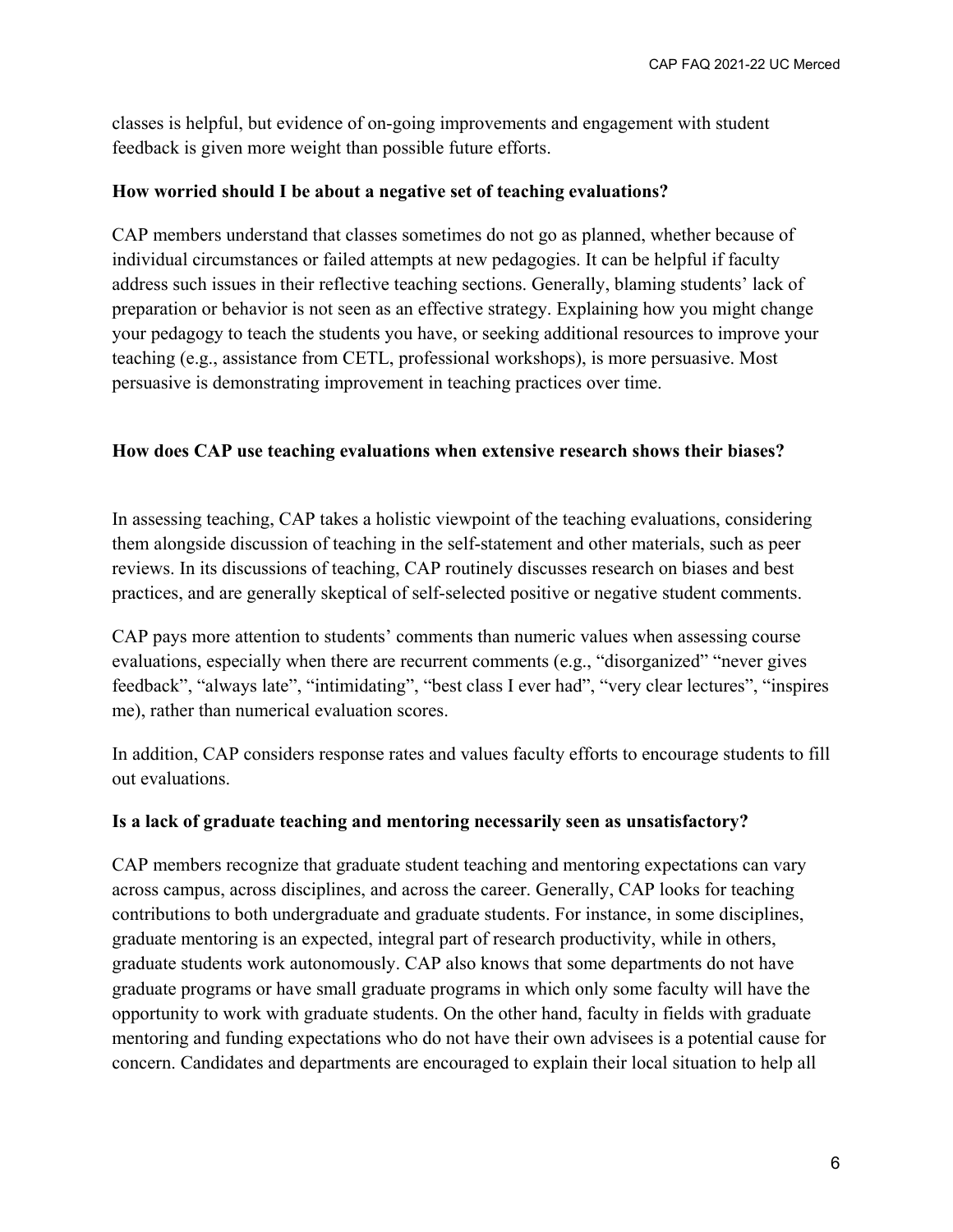levels of review, including CAP, to adequately evaluate within that context.

#### **SERVICE**

#### **Is Academic Senate service required?**

As faculty members advance into higher levels, CAP expects to see more university service outside the department, for instance, for the campus or the system. Academic Senate service specifically is not required at any level, though significant service to faculty governance is appreciated. CAP recognizes that faculty can contribute to their schools and to the campus through many means, of which Senate service is just one.

#### **How much service is required for each step?**

The higher the professorial rank, the more service CAP expects, both in quantity, and expansiveness (beyond the department), and level of responsibility or commitment. For instance, serving as a department chair is considered a significant contribution to service even though it is department-based. Faculty members should demonstrate how engaged they were in various service contributions, including their roles, level of engagement, frequency of meeting participation, successes such as notable outcomes or innovations, leadership duties, etc.

CAP also encourages departments to indicate whether the service contributions were compensated (without mentioning amount of payment), for instance, teaching release, summer funding – but do not include detailed pay information) for various service roles. Compensation does not negate service, but it does help CAP understand the extent of the extra effort involved.

### **GENERAL REVIEW PROCESS**

**Should I ask a CAP member...**

**How my case is going or if my case has been reviewed yet?** No.

**For advice on a colleague's case?** No. Such information is confidential.

**Why a negative recommendation was made on my own case or a colleague's case?** No. Such information is confidential.

If you have review-related questions when your file is in preparation or under review, please check with the concerned Department Chair or school AP staff. If they cannot answer your questions, they should be able to direct you to the appropriate person to consult. CAP members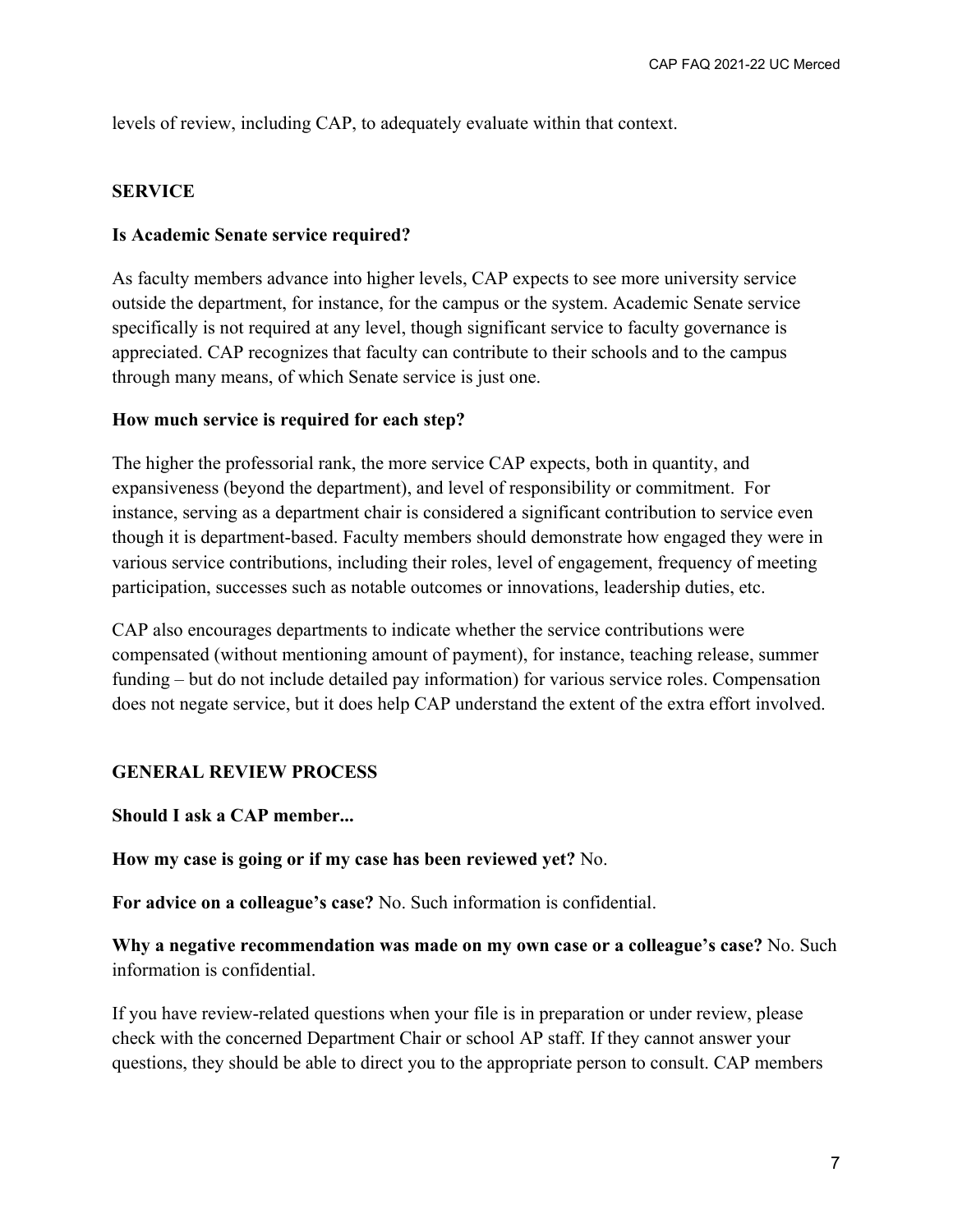may not bring up specific personnel cases, including specific cases cloaked as "hypotheticals." All personnel file details and CAP deliberations are confidential.

# **My department knows me and my work much better than CAP. Why does CAP's recommendation decision on my case differ from my department's recommendation decision?**

CAP's role is to provide another check and balance in the review process, specifically, a broad, campuswide faculty perspective. CAP reviews approximately 100+ cases annually at all levels of the professoriate. This helps ensure equity across the campus. The better prepared and more complete a case is, the easier it is for CAP to understand and contextualize the contributions of a given faculty member and make a well-informed decision.

## **What does an ideal case analysis look like?**

The ideal department letter is not a regurgitation of what the candidate has already presented. Rather, it includes an analytic evaluation of the faculty member's contributions in the review period. CAP discourages long enumerated lists of accomplishments that may already be listed in the Bio-bib. Explaining contributions in the aggregate is best, for example: Faculty Y's research is good overall, judged by the two articles that make significant contributions to understanding ABC. Faculty Z's teaching is exceptional, as evidenced by having served as a pedagogical expert to multiple programs; overhauling the introductory series to increase student learning and regularly teaching an overload of independent studies. Faculty X's campus service is very good as evidenced by chairing a department search committee and serving on a Senate committee for three years. Faculty X's professional stature in the field is outstanding, as evidenced by three research awards, five keynote talk, and service as president of a national organization. External letters for Faculty X are uniformly positive, with several calling the work some of the best in the field, and five explicitly stating that the promotion is long overdue.

For merits and accelerations, two pages of text is generally plenty for a department evaluation. For career reviews, it is rarely necessary for departments to present more than four pages of text, and less is often more effective.

CAP members do not need to see verbatim excerpts of student comments from course evaluations, external letters, or other materials already included in the personnel file. These are generally ineffective and come across as cherry picking rather than as a thoughtful analysis of the case.

**Are there specific criteria for a promotion file that the department can ask for when requesting letters from external letter writers?**